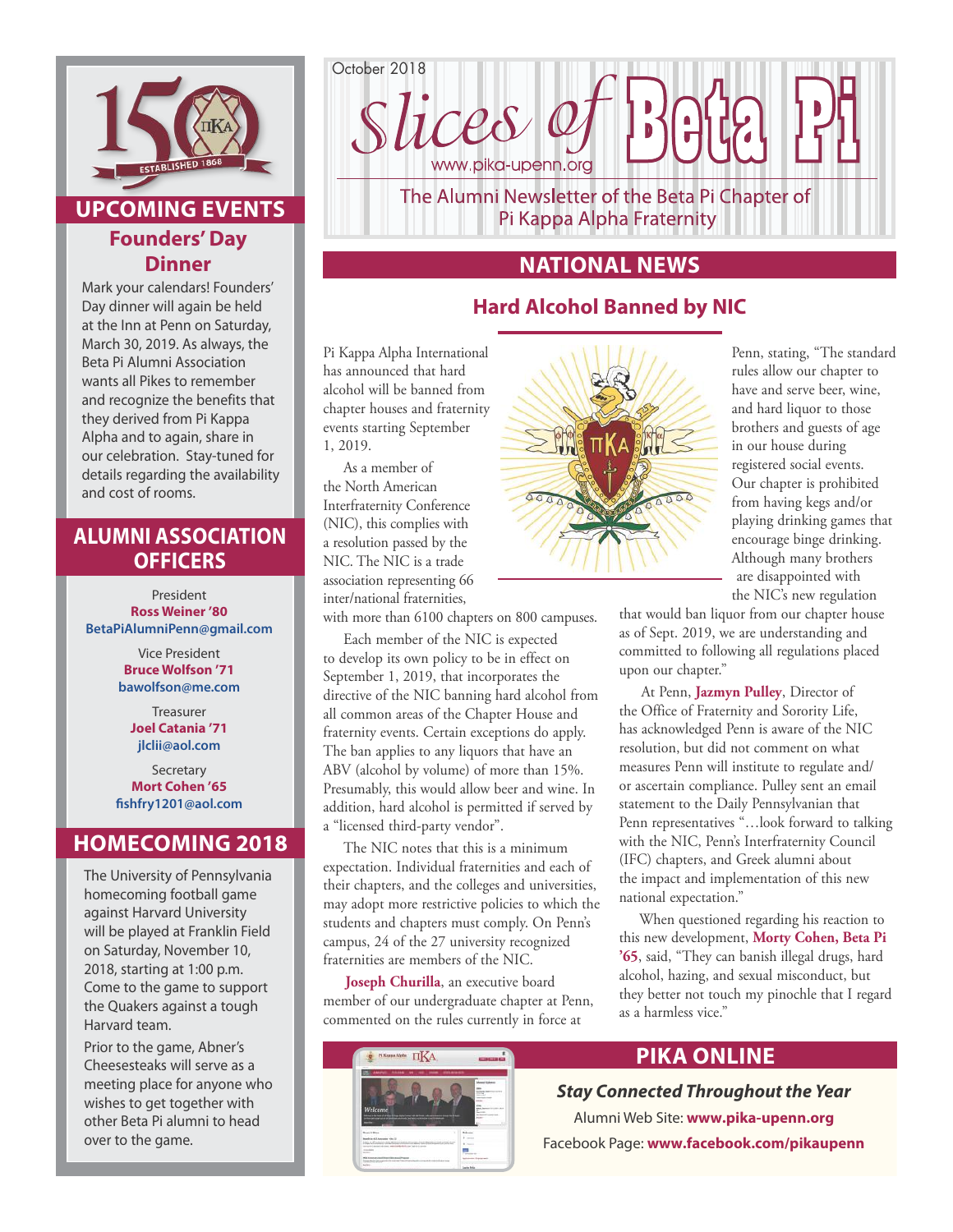## **GREEK NEWS AT PENN**

## **Beta Pi Neighboring Fraternity "Evicted" from Chapter House**

*As reported in the August 5, 2018, issue of the Daily Pennsylvanian, the Pi Lambda Phi Fraternity Chapter House, that abuts the Beta Pi Chapter House on its east side, will no longer be housing Penn students.*

According to **John Matthews**, the current President of Penn's Pi Lambda Phi (Pi Lam) chapter, "…the chapter's alumni association (which presides over

the chapter's lease) decided to eject the members of the Penn chapter from their house in March 2018, after years of financial struggles and problems adhering to their fraternities (sic) national all-male charter." The Penn chapter of Pi Lam currently has 14 official male brothers and a comparable number of "honorary female members."

The Penn Pi Lam chapter is heavily in debt due to the cost of repairs to the chapter house due to a fire in 2004 and some members failing to pay their monetary obligations to the fraternity. Matthews states that any attempts to resolve these financial issues were not supported by the national Pi Lambda Phi due to a failure of the chapter itself to conform to the national charter that Pi Lambda Phi be all male.

For the coming year, the Pi Lam Chapter House will be the home of the Drexel Chapter of Pi Lambda Phi. The Penn Office of Fraternity Affairs knew about the women living in the chapter house and took



no action. When questioned, Penn did say that it was not Penn that evicted the Penn Pi Lams.

 This article in the *Daily Pennsylvanian* (DP) was accompanied by a photo of the Pi Lam chapter house. As the PiKA house is immediately adjacent to the Pi Lam house, a portion of our house was in the picture. The DP described the location of Pi Lam as being sandwiched between Pi Kappa Epsilon and Sigma Alpha Epsilon. That the DP is unable to accurately report

the name of our fraternity, which has been on campus for nearly 100 years, makes one wonder as to the accuracy of any article in the DP. However, this inaccuracy has been corrected in a later issue of the Daily Pennsylvanian that was essentially the same article repeated.

It was during the 1960's that PiKA began to allow men of all religions and races to become members. In the interim, not only has PiKA survived, it has thrived. PiKA now has approximately 225 chapters and colonies, a student population of over 15,000 and over 200,000 living alumni. The fraternity has never been in better shape or health and is now considered one of the premier fraternities in North America. Perhaps this article is a harbinger of things to come. Nearly every college and university currently receive government funds. It may not be too far in the future before fraternities are told they cannot discriminate by gender. It is entirely possible that the end result will make fraternities a better place.

## **LEGISLATION & RESOLUTIONS**

## **Pi Kappa Alpha Sesquicentennial Convention Update**

Following Pi Kappa Alpha's Sesquicentennial celebration this past summer in Richmond, Virginia, Executive Vice President of PiKA, **Justin Buck**, has released a post-convention update on Legislation and Resolutions that were passed at the convention.

V.P. Buck recognized the great strides PiKA has made in the past 150 years but he emphasizes the future of PiKA rests with a recommitment by the fraternity to "…its core principles, benefiting from its tremendous undergraduate and alumni leadership, and understanding the need to evolve in order to get better and meet the needs of its current membership…"

Toward these goals, the undergraduate members established

mentor programs, resolved to raise the expectations of the membership, voted to preserve the health and safety of members and guests, supported the proposition to hold individuals accountable for actions not in conformance with PiKA principles (including pursuit of criminal prosecution when appropriate), and to support interfraternal alumni organizations.





# **CHAPTER ETERNAL**

## *In Remembrance*

The September/October edition of *The Pennsylvania Gazette* reports the passing of the following Beta Pi brothers:

#### **William A. Ericson '52 Ronald H. Skubecz '65**

Our sincere condolences are offered to the families of our departed brothers.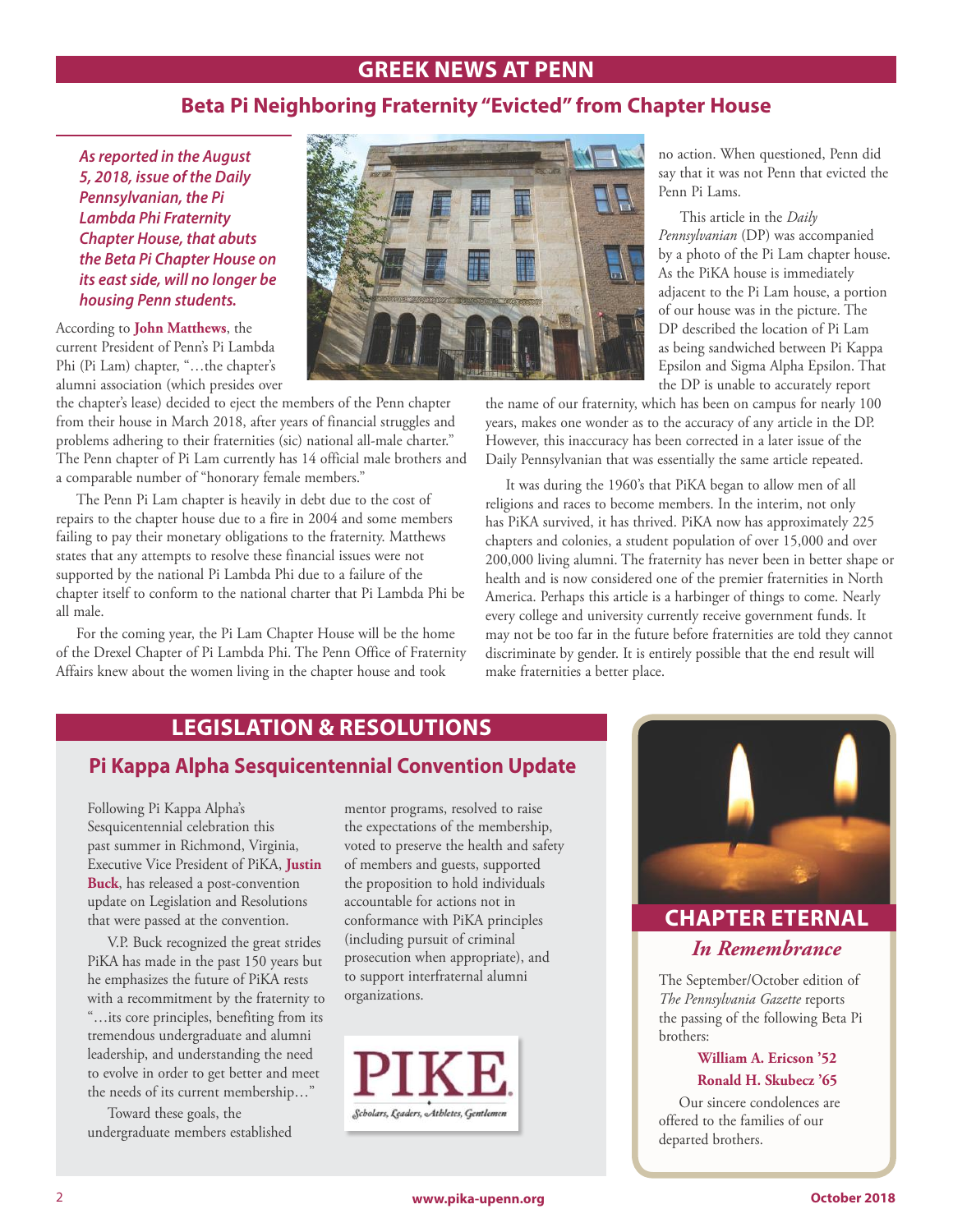# **PARTNERSHIP WITH CENTER ON ADDICTION**

## **Pi Kappa Alpha Tackles Addiction**

*Pi Kappa Alpha International continues to take a leading role in defining college fraternities as worthwhile organizations on campus, in local communities, and throughout our country.*

In an effort to alert college students, members of the college community, and the public, of the dangers of addiction, Pi Kappa Alpha has formed a partnership with the Center on Addiction, formally known as the National Center on Addiction and Substance Abuse. Founded in 1992, the nonprofit Center on Addiction works to find, promote, and enact the necessary solutions to end America's deadly addiction crisis.

With over 200,000 living alumni, and over 15,000 current students representing 225 colleges and universities in North America, Pi Kappa Alpha can have an enormous influence on college campuses and their surrounding communities.



The Center on Addiction Executive Chair is **Joseph Plumeri, Gamma Chapter '64**, former CEO of Citibank North America. He hosted the *Night to Imagine* gala at the Pierre Hotel in New York City. At this gala, the Center on Addiction unveiled its new strategy of putting knowledge into action to combat the drug epidemic that is sweeping the United States and Canada. At that time, it was revealed that Pi Kappa Alpha would be playing an active and leading role to accomplish the goals of the Center on

# **ANNUAL FUND**

## *2018-19 Honor Roll*

Thank you to all alumni donors who have already made their gift for the 2018-19 giving year. As a reminder, the annual fund runs from July 1 through August 31 each year, and supports alumni communications and events, house renovations, and chapter resources on a yearly basis.

**Legacy Society (\$1,000+)**

Paul Fred Zaentz......1969

#### **Patron's Society (\$500 - \$999)**

Stephen Leventhal. . . . . 1967 Kenneth Scott Widelitz 1969

**Garnet & Gold Club (\$250 - \$499)**

Richard M. Schorr . . . . 1972 Adam Michael Hodes . 1981

| <b>Sponsor's Circle</b> |  |
|-------------------------|--|
| $(5100 - 5249)$         |  |

| Harry Carl Schaub 1949       |
|------------------------------|
| David Taylor Jones 1960      |
| Craig Allen Fenton 1962      |
| Stephen Charles Dreskin 1968 |
| Kevin H. Mosser1972          |
| Richard W. Whealton 1972     |
| Colin Patrick Hart 1975      |
| Bradford A. Yeager 1975      |

James David Field . . . . . 1976 Mark Alan Lopatin . . . . 1976 Chawner Hurd . . . . . . . 1980 Robert Eric Epstein. . . . 1983 Daniel Drexler Goldberg 1997 **Spruce Street Club** 

**(\$50 - \$99)**

Ralph Joseph Young Jr. . 1951

#### *Make Your Gift*

1. Log on to **www.pika-upenn.org** and click on **Donate** in the upper right-hand corner

2. Call **800-975-6699**

3. Mail a check payable to "**Pi Kappa Alpha – University of Pennsylvania**" to: Alumni Relations Processing Center P.O. Box 7007 Albert Lea, MN 56007-8007

Thank You!

A special thanks to the alumni who already made their gifts in 2018!

Addiction. As such, Pi Kappa Alpha was introduced as a vice chair sponsor of this event. Nearly two dozen Pi Kappa Alpha alumni and guests were in attendance including our very own **Bruce Wolfson, Beta Pi '71**.

 Pi Kappa Alpha's participation in this endeavor strengthens its reputation and standing as the foremost leader in educating its members in the entire fraternity world. The role taken on by Pi Kappa Alpha is to educate our alumni and student

members to create an awareness of the drug crisis on every campus. These members can serve as advocates at college and in the local community. Pi Kappa Alpha can lead the fight against addiction by investing the manpower and experience it has shown in the past to develop young men capable of having a positive influence on others.

# **PHILANTHROPY FLASHBACK 1979 Charity Basketball Game**

In February, 1979, Pi Kappa Alpha co-sponsored, with the Leukemia Society of America, the Liberty Belle Classic, a charity basketball game played on February 14, 1979, that raised over \$1,300 for the benefit of the Leukemia Society.

In a letter to the *Daily Pennsylvanian*, printed in the February 26, 1979 issue, **Tony Auteri, Beta Pi '78** , thanked the *Daily Pennsylvanian*, the Penn athletic department for allowing access to its athletic facilities, and the Penn student body for its support of this charitable endeavor.

# A Thank you Note

On behalf of the Pi Kappa Alpha<br>Fraternity and the Leukemia Society of America, I would like to thank the Daily Pennsylvanian, the athletic<br>Daily Pennsylvanian, the athletic<br>department and the Penn student body for their generous support in making the Liberty Belle Classic<br>benefit basketball game a fine<br>success. Over \$1,300 was raised and will be presented to the Leukemia Society this weekend at the WIP Radiothon for Leukemia. I appreciate the efforts of all who made the event possible and I urge this kind of support for future campus charity events.

**TONY AUTERI** Pi Kappa Alpha